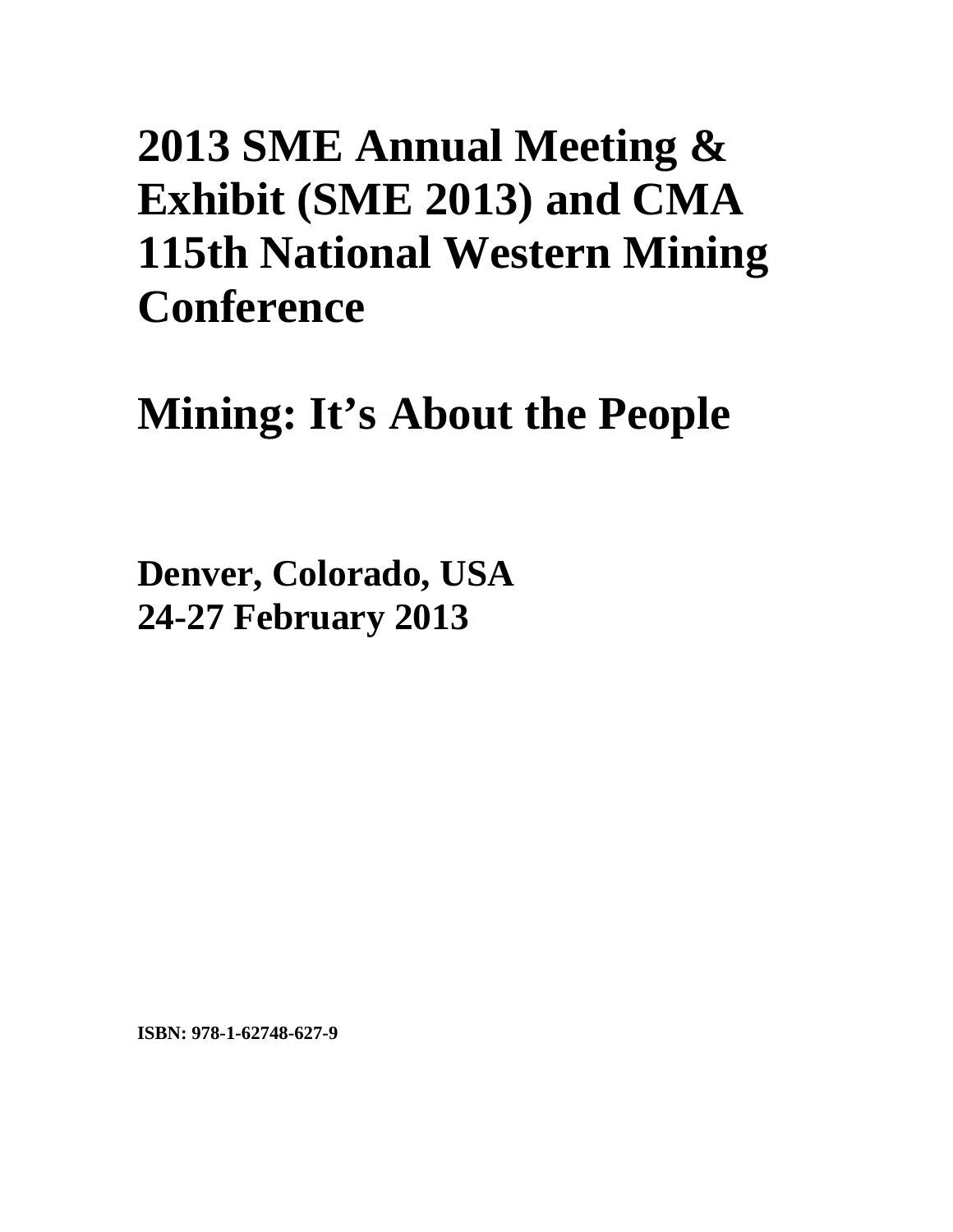**Printed from e-media with permission by:** 

Curran Associates, Inc. 57 Morehouse Lane Red Hook, NY 12571



**Some format issues inherent in the e-media version may also appear in this print version.** 

Copyright© (2013) by the Society for Mining, Metallurgy & Exploration All rights reserved.

Printed by Curran Associates, Inc. (2013)

For permission requests, please contact the Society for Mining, Metallurgy & Exploration at the address below.

Society for Mining, Metallurgy & Exploration 8307 Shaffer Parkway Littleton, Colorado 80127-4102

Phone: (303) 948-4200 Fax: (303) 973-3845

cs@smenet.org

## **Additional copies of this publication are available from:**

Curran Associates, Inc. 57 Morehouse Lane Red Hook, NY 12571 USA Phone: 845-758-0400 Fax: 845-758-2634 Email: curran@proceedings.com Web: www.proceedings.com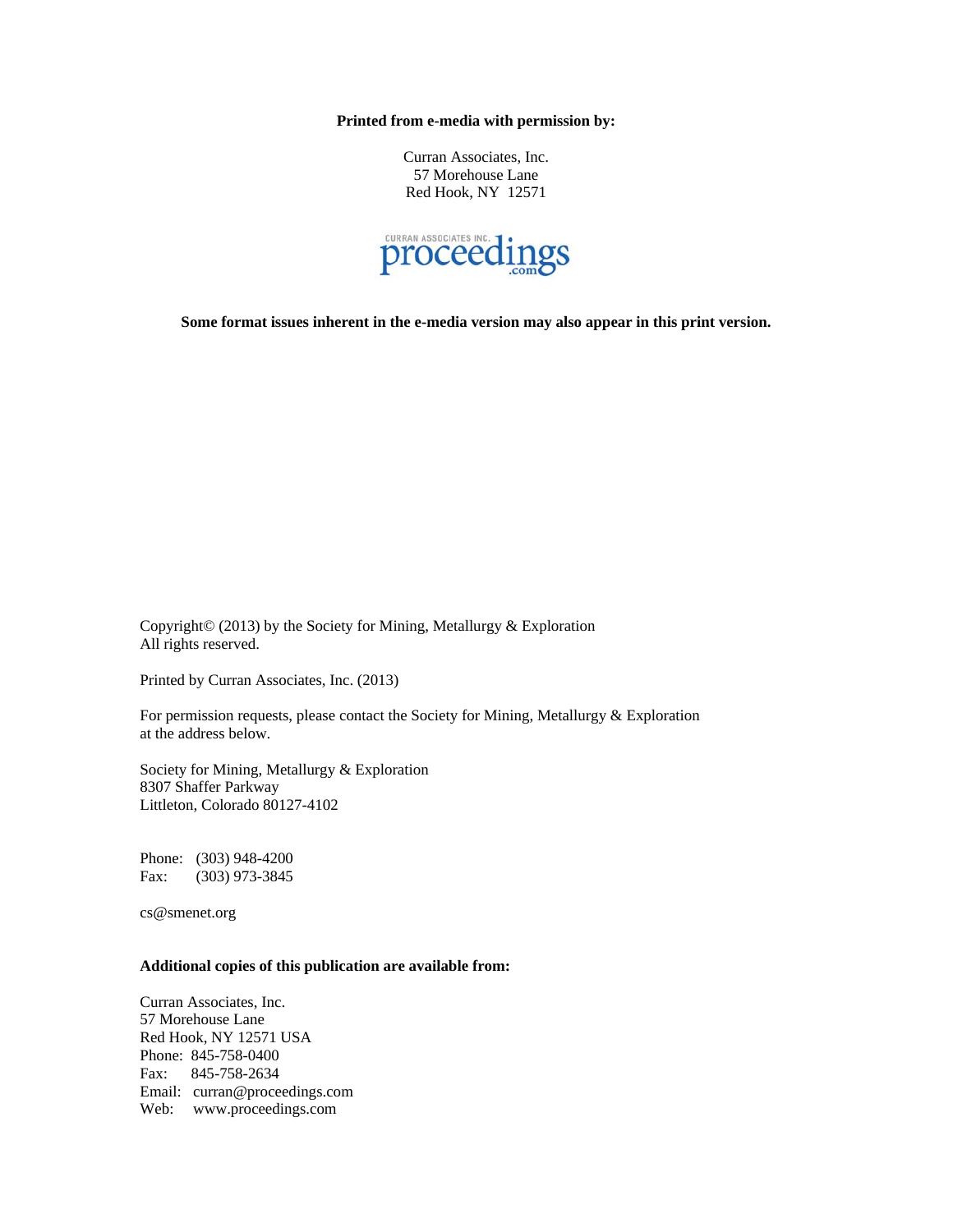## TABLE OF CONTENTS by NUMBER

| 13-001 | <b>TRAVELLING IN CUBA """%</b><br>F. Habashi                                                                                                                                                                                |
|--------|-----------------------------------------------------------------------------------------------------------------------------------------------------------------------------------------------------------------------------|
| 13-002 | <b>COST ESTIMATING STANDARDS FOR INTERNATIONAL REPORTING OF ORE</b><br>RESERVES: WHAT ARE THEY? WHAT SHOULD THEY BE? """%<br>O. Schumacher                                                                                  |
| 13-003 | A NON-NUCLEAR DENSITY METER AND MASS FLOW SYSTEM MEASURING<br><b>MINING SLURRIES WITH ENTRAINED GAS """&amp;&amp;</b><br>R. Batey                                                                                           |
| 13-004 | <b>CONTAMINANT REMOVAL FROM MINE EFFLUENTS: UNDERSTANDING THE</b><br><b>AQUEOUS CHEMISTRY IS KEY """&amp;-</b><br>L. Moore, M. Costa, J. Langsch, L. Saunders, J. Durand, T. Banks                                          |
| 13-005 | <b>GERMINATION OF FAILURE: THE ROLE OF HUMAN FACTORS IN EFFECTIVE</b><br><b>ROOT CAUSE ANALYSIS """ (</b><br>R. Latino                                                                                                      |
| 13-006 | AN OVERVIEW OF NIOSH MINE ILLUMINATION RESEARCH: PAST, PRESENT,<br><b>AND FUTURE """" +</b><br>J. Sammarco                                                                                                                  |
| 13-007 | <b>ACID BASE ACCOUNTING: LOW-LEVEL DATA COMPARISON OF NET</b><br><b>CARBONATE VALUE VERSUS MODIFIED SOBEK PROCEDURES AS</b><br><b>DESCRIBED BY THE STATE OF NEVADA """( (</b><br>T. Patten, J. Zier, M. Lagory              |
| 13-008 | <b>EFFECT OF ORE PARTICLE SIZE ON GOLD DISSOLUTION IN A CYANIDE</b><br><b>SOLUTION """'(+</b><br>J. Egan, C. Bazin                                                                                                          |
| 13-009 | <b>MINING HERITAGE: PRESERVATION AND SUSTAINABLE DEVELOPMENT OF</b><br>AN OUTSTANDING UNIVERSAL VALUE """) (<br>J. Kretschmann, S. Brueggerhoff                                                                             |
| 13-010 | <b>TRACE ELEMENTS IN PORPHYRY COPPER SYSTEMS AS STRATEGIC</b><br>MINERALS """).<br>R. Yano, J. Price, T. Thompson, P. Emsbo, A. Koenig                                                                                      |
| 13-011 | <b>KEY COMPONENTS FOR AN EFFECTIVE FILTRATION AND PRESSURIZATION</b><br><b>SYSTEM TO REDUCE RESPIRABLE DUST IN ENCLOSED CABS FOR THE</b><br><b>MINING INDUSTRY """+&amp;</b><br>A. Cecala, J. Organiscak, J. Noll, J. Rider |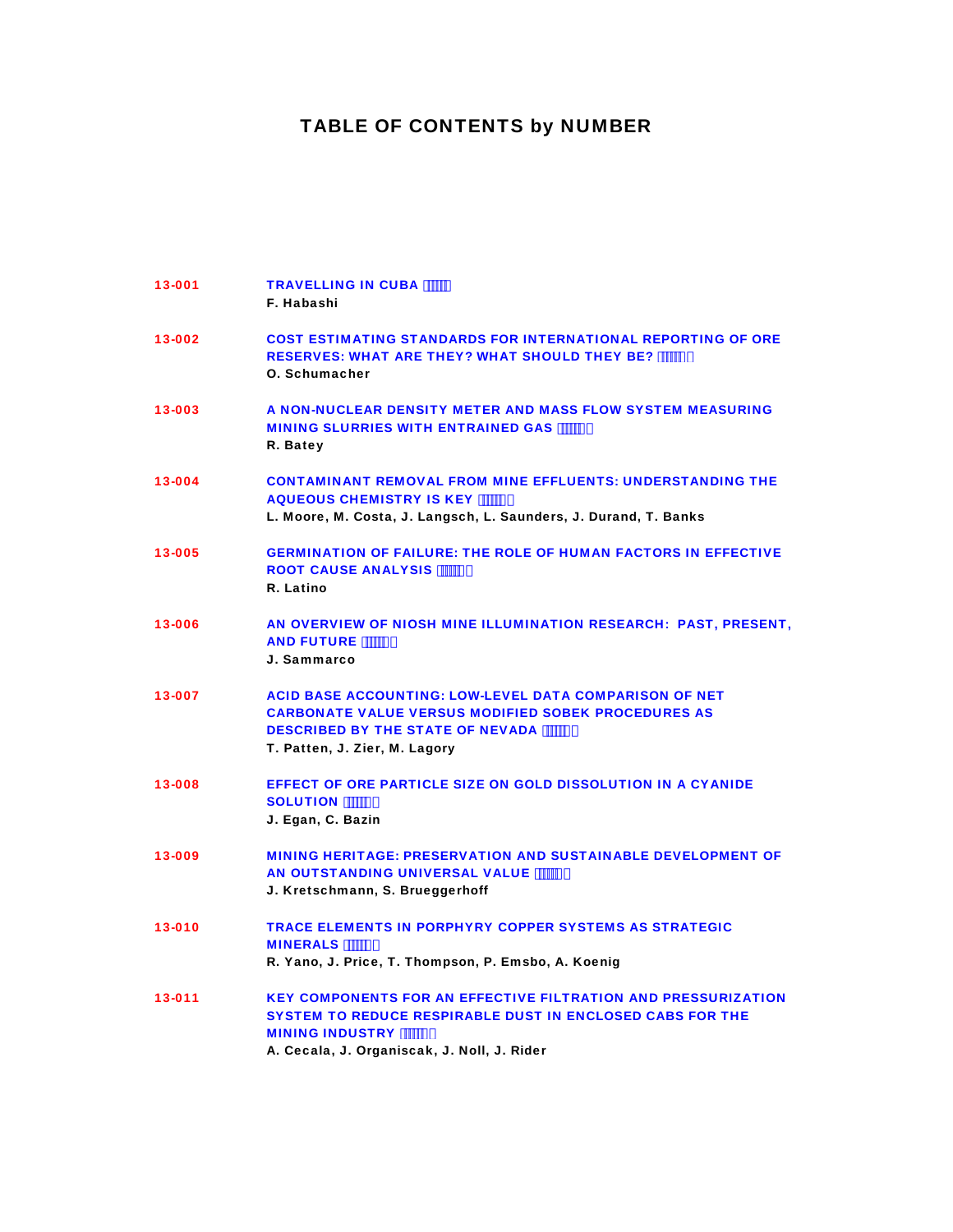| 13-012 | <b>HELMET CAM: A TOOL FOR ASSESSING MINERS' EXPOSURE TO</b><br><b>RESPIRABLE DUST IN THE METAL/NONMETAL MINING INDUSTRY """+-</b><br>A. Cecala, W. Reed, G. Joy, S. Westmoreland, A. O'Brien |
|--------|----------------------------------------------------------------------------------------------------------------------------------------------------------------------------------------------|
| 13-013 | <b>PHYSIOLOGICAL ANALYSIS OF HUMAN GENERATED HEAT IN A REFUGE</b><br><b>ALTERNATIVE """; )</b><br>T. Bernard, E. Bauer                                                                       |
| 13-014 | <b>BENEFICIATION OF LOW-GRADE LIMONITE ORE BY HIMS-CATIONIC</b><br><b>REVERSE FLOTATION AND MAGNETIC ROASTING-LIMS TECHNIQUES """-"</b><br>L. Xinghua, C. Wen, L. Liangfei, L. Wei           |
| 13-015 | <b>EVALUATIONS OF BIT SLEEVE AND TWISTED-BODY BIT DESIGNS FOR</b><br><b>CONTROLLING ROOF BOLTER DUST """- -</b><br>T. Beck                                                                   |
| 13-016 | <b>ROLE OF GAS PRESSURE IN UNDERGROUND COAL MINE BURSTS AND</b><br><b>BUMPS """%"</b><br>W. Pariseau                                                                                         |
| 13-017 | <b>MANAGING THE AIR QUALITY IMPACTS OF A GLOBAL DIVERSIFIED MINING</b><br><b>COMPANY """%%</b><br>F. Turatti                                                                                 |
| 13-018 | <b>STABILITY ANALYSIS FOR STEEP-SLOPE MINES RECLAIMED USING THE</b><br><b>FORESTRY RECLAMANTION APPROACH """%%</b><br>D. Kumar, J. Silva. R. Sweigard                                        |
| 13-019 | <b>THE NEXT STEP CHANGE IN THE SIZE OF MINING PROJECTS """%&amp;\$</b><br>D. Morrison                                                                                                        |
| 13-020 | <b>MINING INTELLIGENCE TOOLS - HOW TO CONSOLIDATE INFORMATION AND</b><br><b>DRIVE BUSINESS DECISIONS """%"</b><br>F. Mielli                                                                  |
| 13-021 | <b>MEASUREMENT OF WEAK AND DISSOCIABLE (WAD) CYANIDE WITH A</b><br><b>MODIFIED POTENTIOMETRIC TITRATION """%.</b><br>M. Botz, E. Milosavljevic, I. Ward                                      |
| 13-022 | <b>EXAMINATION OF WATER SPRAY AIRBORNE COAL DUST CAPTURE WITH</b><br><b>THREE WETTING AGENTS ""% (</b><br>J. Organiscak                                                                      |
| 13-023 | <b>PERFORMANCE CHARACTERISTICS OF GEOGRID WHEN USED FOR ROOF</b><br><b>AND RIB SURFACE CONTROL """%(\$</b><br>D. Dolinar                                                                     |
| 13-024 | <b>MINERALOGICAL CHARACTERIZATION OF BRAZILIAN KAOLIN ORE USING</b><br>DIFFUSE REFLECTANCE SPECTROSCOPY """%(+<br>Í. Gonçalves, C. Petter, R. Pruett, N. Dani, G. Kolbe                      |
| 13-025 | <b>SPECTROELECTROCHEMISTRY OF ENARGITE I: REACTIVITY IN ALKALINE</b><br><b>SOLUTIONS """%"</b><br>R. Gow, C. Young, H. Huang, G. Hope, Y. Takasaki                                           |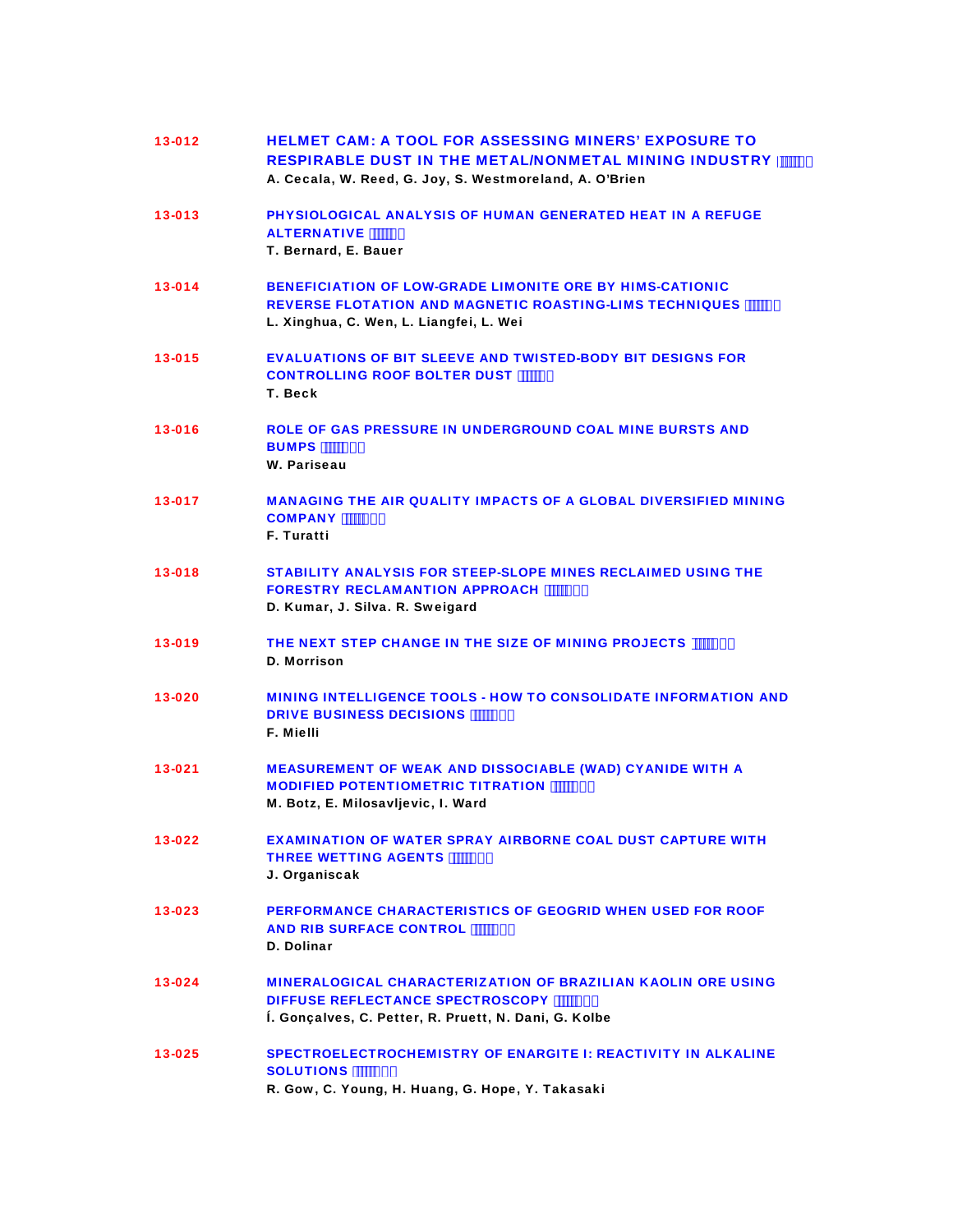| 13-026 | <b>NEW TRENDS IN VIDEO ANALYTICS AND SURVEILLANCE SYSTEMS AND ITS</b><br><b>POTENTIAL APPLICATIONS FOR THE MINING INDUSTRY """% %</b><br>F. Mielli                                                                          |
|--------|-----------------------------------------------------------------------------------------------------------------------------------------------------------------------------------------------------------------------------|
| 13-027 | <b>INVESTIGATIONS ON RECOVERY OF HEMATITE FROM TWO DIFFERENT</b><br><b>BANDED IRON ORES BY FLOTATION """% (</b><br>B. Das, B. Mishra                                                                                        |
| 13-028 | A SIMPLE METHOD TO SELECT A PIT IN THE PRESENCE OF GRADE<br><b>UNCERTAINTY """% -</b><br>T. Elkington, R. Prott                                                                                                             |
| 13-029 | <b>HAILE GOLD MINE METALLRGY AND FLOWSHEET REVIEW """%&amp;</b><br>J. Wickens, M. Deal, M. Spicher, P. Tittes, S. McDaniel                                                                                                  |
| 13-030 | <b>MECHANICAL STRENGTH OF THE EXTRUSION BRIQUETTES (BREX) """%+-</b><br>R. Steele, A. Bizhanov                                                                                                                              |
| 13-031 | DEVELOPMENT OF A METHODOLOGY THAT INTEGRATES ENVIRONMENTAL<br>AND SOCIAL VARIABLES IN THE INVESTMENT DECISION PROCESS FOR<br><b>MINING PROJECTS ""% &amp;</b><br>J. Botín, R. Guzmán, G. Lagos, J. Muñoz                    |
| 13-032 | USING REAL OPTIONS TO MANAGE TECHNICAL RISK IN LIFE OF MINE<br><b>PLANNING: APPLICATION AT CHUQUICAMATA UNDERGROUND COPPER</b><br><b>MINE. CHILE """% -</b><br>J. Botín, M. Del Castillo, R. Guzmán                         |
| 13-033 | <b>IMPORTANT CHARACTERISTICS OF MEMBRANES FOR RELIABLE</b><br><b>PERFORMANCE IN MINE WASTEWATER TREATMENT SYSTEMS """%)</b><br>T. Lilley                                                                                    |
| 13-034 | <b>EVALUATION OF MATERIALS AND TECHNOLOGIES USED IN MINE SHAFTS</b><br><b>RECLAMATION IN FORMER URANIUM ORE MINES IN EASTERN GERMANY -</b><br><b>DEVELOPMENT OF A TECHNICAL GUIDELINE """% -</b><br>F. Schreiter, H. Mischo |
| 13-035 | <b>THERMODYNAMIC CONSTRAINTS ON ARSENIC AND HEAVY METALS</b><br>REMOVAL FROM WATER WITH LIMESTONE-BASED MATERIAL """&\$&<br>A. Davis, C. Webb, J. Sorensen, D. Dixon                                                        |
| 13-036 | <b>EVALUATION OF TEMPERATURE EFFECT ON P-WAVE VELOCITY, UCS AND</b><br><b>ELASTICITY MODULUD OF ROCKS, USING NEWLY DEVELOPED APPARATUS """&amp;\$*</b><br>M. Sharifzadeh, J. Ashrafi, A. Modiriasari, B. Ferdosi            |
| 13-037 | <b>AN INVESTIGATION OF GROUT PENETRATION DEPTH IN FRACTURED ROCKS """&amp; ???</b><br>M. Sharifzadeh, A. Modiriasari, J. Khani                                                                                              |
| 13-038 | THE USE OF SENSOR DERIVED DATA IN REAL TIME MINE OPTIMIZATION: A<br><b>PRELIMINARY OVERVIEW AND ASSESSMENT OF TECHNO-ECONOMIC</b><br><b>SIGNIFICANCE """8%</b><br>M. Buxton, J. Benndorf                                    |
| 13-039 | <b>OCHRE - A NATURAL IRON OXIDE IN THE COLORED PIGMENT MARKET """&amp;&amp;\$</b><br>S. Bearden                                                                                                                             |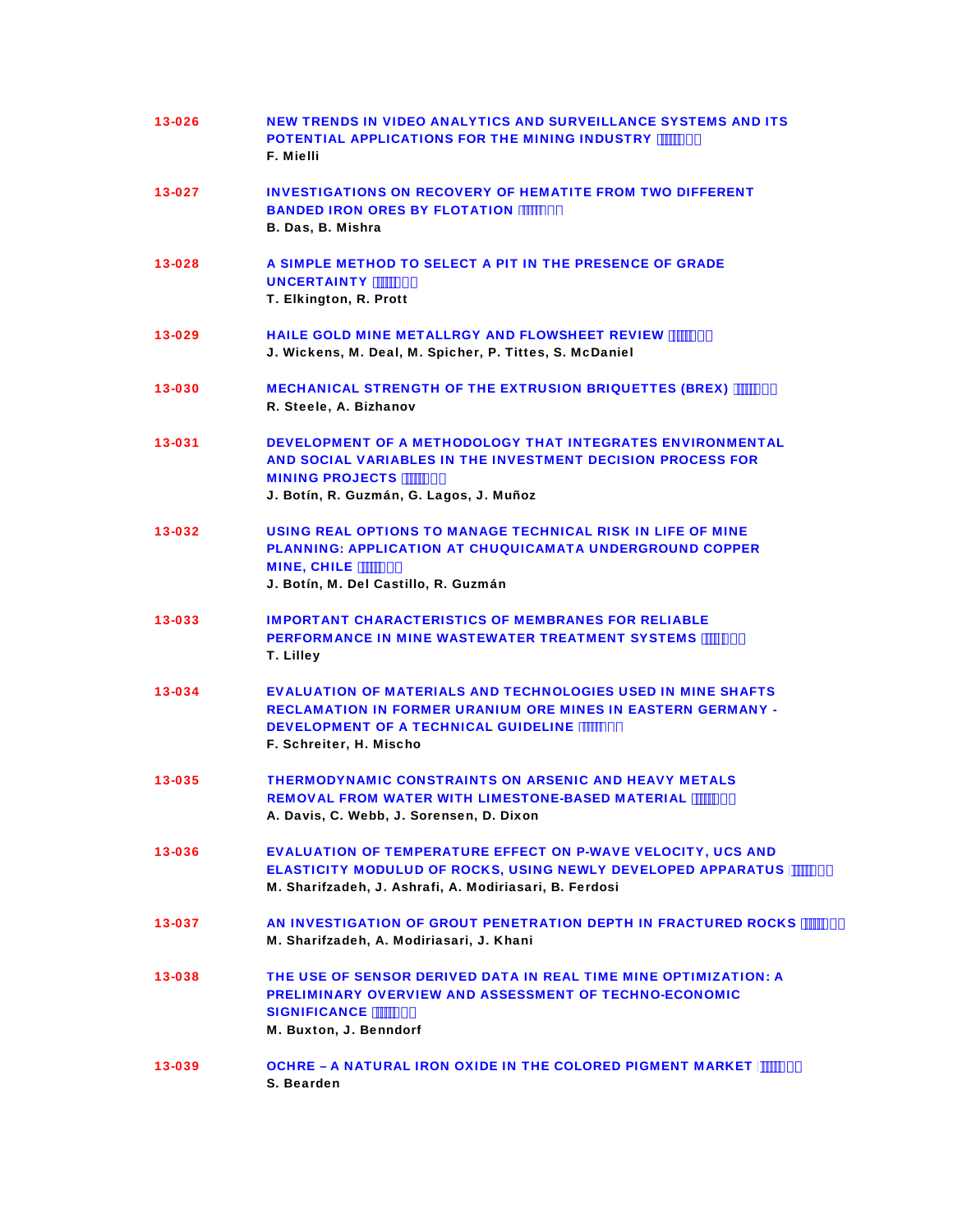| 13-040 | <b>TRIBOELECTRIC BELT SEPARATOR FOR BENEFICIATION OF FINE MINERALS """&amp;&amp;(</b><br>J. Bittner, S. Gasiorowski, F. Hrach                                                        |
|--------|--------------------------------------------------------------------------------------------------------------------------------------------------------------------------------------|
| 13-041 | <b>AUTOMATIC LANDSLIDE MONITORING USING TERRESTRIAL-BASED STATIC</b><br><b>LIDAR</b> """&&.                                                                                          |
|        | M. Leslar, A. Swirski                                                                                                                                                                |
| 13-042 | <b>PERFORMANCE OF AN INTELLIGENT PROXIMITY DETECTION SYSTEM FOR</b><br><b>CONTINUOUS MINING MACHINES """&amp;' &amp;</b><br>J. Carr, J. DuCarme                                      |
| 13-043 | USE OF MAGNETIC PROXIMITY DETECTION SYSTEMS IN THE PRESENCE OF<br>COAL """&"<br>J. Carr, J. Li, A. Smith                                                                             |
| 13-044 | <b>IMPACT OF NITROGEN INERTIZATION ON METHANE DISTRIBUTION IN</b><br><b>BLEEDERLESS LONGWALL GOBS """&amp;( &amp;</b><br>J. Marts, J. Brune, R. Gilmore, D. Worrall, J. Grubb        |
| 13-045 | <b>FRAMEWORK FOR STOCHASTIC MODELING OF DRAGLINE ENERGY</b><br><b>EFFICIENCY """&amp;(.</b><br>M. Oskouei, K. Awuah-Offei                                                            |
| 13-046 | <b>ESTIMATING THE RESIDUAL INVENTORY OF A LARGE GOLD HEAP LEACH</b><br><b>PAD """&amp;) &amp;</b><br>J. Winterton                                                                    |
| 13-047 | <b>ROCKWORKS EARTHAPPS - A FREE COLLECTION OF 74 PROGRAMS</b><br><b>FORCREATING GEOLOGICALLY-RELATED DIAGRAMS WITHIN GOOGLE</b><br>$EARTH$ """&) *<br>J. Reed                        |
| 13-048 | PILOT STUDY ON THE INFLUENCE OF THE ECCENTRIC SPEED ON CONE<br><b>CRUSHER PRODUCTION AND OPERATION """ "&amp;*,</b><br>D. Jacobson, N. Lamminmaki                                    |
| 13-049 | <b>NATURE FRIENDLY SUSTAINABILITY: MINING """8+&amp;</b><br>M. Javier, N. Chang                                                                                                      |
| 13-050 | UPDATES ON GEARED VS GEARLESS DRIVE SOLUTIONS FOR GRINDING<br><b>MILLS """&amp;+,</b><br>R. Kalra, J. Jiangang, I. Druce, M. Rauscher                                                |
| 13-051 | <b>NEW TRENDS IN ENERGY MANAGEMENT SYSTEMS AND ITS BENEFITS FOR</b><br><b>MINING APPLICATIONS """&amp;, )</b><br>R. Kaushik, F. Mielli                                               |
| 13-053 | <b>ASTM STANDARDIZATION OF THE ACID NEUTRALIZATION POTENTIAL</b><br><b>ACIDITY TITRATION IN THE LOW RANGE (ANPAL) FOR INVESTIGATION OF</b><br>"UNCERTAIN" RESULTS """&<br>C. Bucknam |
| 13-054 | <b>BEST PRACTICES IN MATERIAL SELECTION AND DESIGN FOR</b><br><b>HYDROMETALLURGICAL EQUIPMENT """&amp;- %</b><br>T. Johnson, D. Kelley                                               |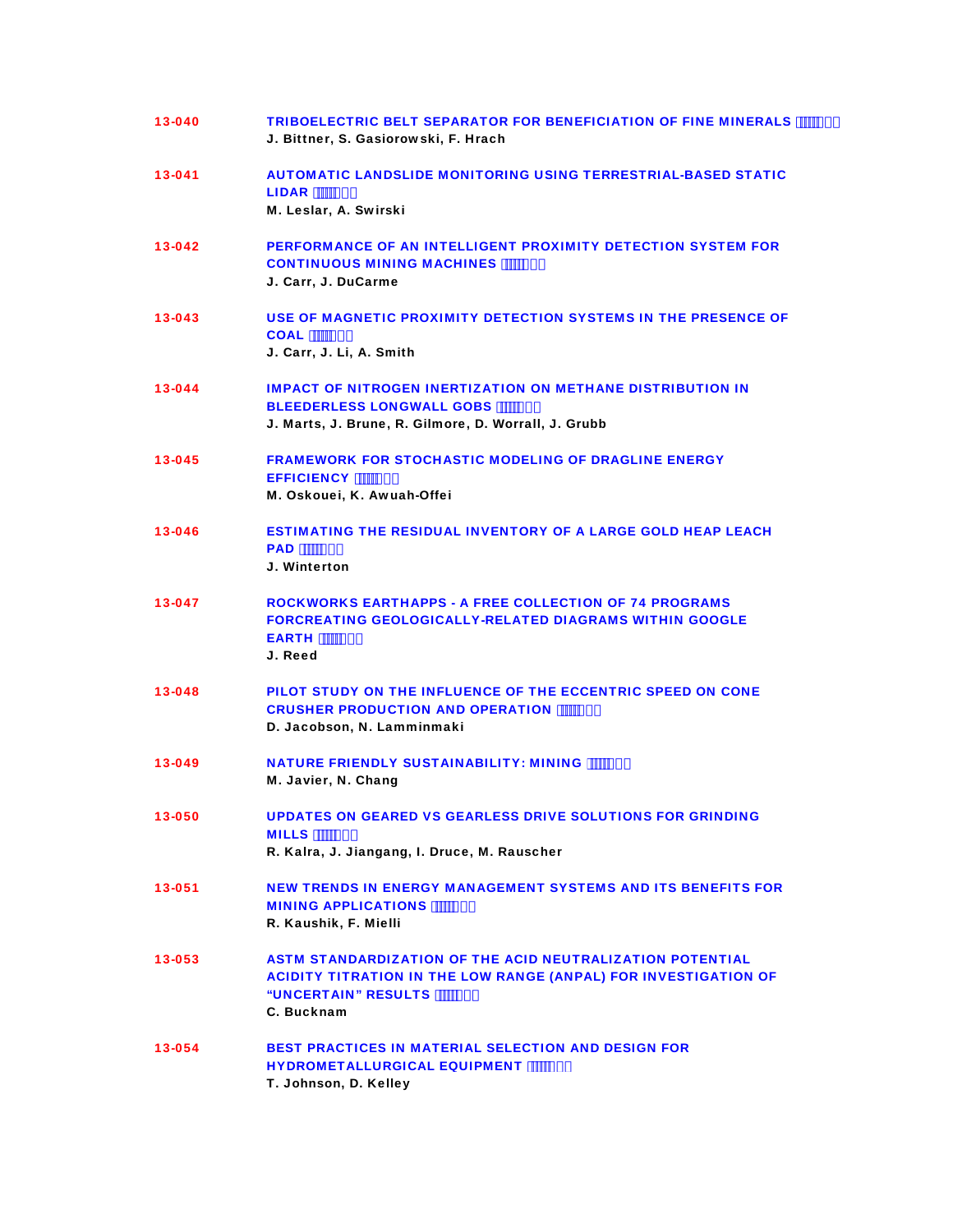| 13-055 | AN EVALUATION OF ENGINEERED COVER SYSTEMS FOR MINE WASTE ROCK<br><b>AND TAILINGS """ &amp;-*</b><br>M. Smith, C. Athanassopoulos                                                                                  |
|--------|-------------------------------------------------------------------------------------------------------------------------------------------------------------------------------------------------------------------|
| 13-056 | <b>ASSESSING THE SAFETY CULTURE OF UNDERGROUND COAL MINING: A</b><br><b>MULTI-METHODOLOGICAL APPROACH """ \$&amp;</b><br>C. Kosmoski                                                                              |
| 13-057 | "LIFE-OF-MINE PROCESS SIMULATION FROM DRILL HOLES TO NET PRESENT<br><b>VALUE" """ %</b><br>J. Bartlett, A. Holtzapple, M. Botz                                                                                    |
| 13-058 | APPLYING AN AFM IN THE STUDY OF THE ADSORPTION OF XANTHATE ON<br><b>ARSENOPYRITE """ %</b><br>J. Zhang, W. Zhang                                                                                                  |
| 13-059 | THE EFFECT OF LEGISLATION ON THE DEVELOPMENT OF COAL MINING<br><b>INDUSTRY</b> """ &%<br>K. Oraee, N. Oraee-Mirzamani, A. Goodarzi                                                                                |
| 13-060 | <b>EXTRACTIVE METALLURGY OF RHENIUM: A REVIEW """ &amp;*</b><br>C. Anderson, P. Taylor, C. Anderson                                                                                                               |
| 13-061 | AN ANALYSIS OF RECENT MSHA ACCIDENT DATA FOR UNDERGROUND<br><b>METAL MINES USING BACKFILL """" ')</b><br>J. Seymour, L. Martin, C. Clark, D. Tesarik, M. Stepan                                                   |
| 13-062 | <b>EVALUATION ON THE STRUCTURE-ACTIVITY RELATIONSHIP OF COPPER</b><br><b>SULFIDE COLLECTORS BY DFT INVESTIGATION """ ()</b><br>G. Liu, J. Xiao, Y. Wang, Z. Xu, H. Zhong                                          |
| 13-064 | <b>MINERALOGICAL CHARACTERISTICS AND APPLICATIONS OF VERMICULITE</b><br><b>FROM SEVEN MAJOR MINES IN CHINA """) &amp;</b><br>P. Tong-jiang, S. Hong-juan                                                          |
| 13-065 | <b>GEOMETALLURGY FOR A TWO RECOVERY PROCESS OPERATION - CRIPPLE</b><br>CREEK AND VICTOR GOLD MINE, COLORADO """ ) *<br>S. Leichliter, D. Larson                                                                   |
| 13-066 | <u>USING GEOMETALLURGICAL MODELS TO AID IN METALLURGICAL</u><br><b>TESTWORK FOR PRE-FEASIBILITY PROJECTS, LA COLOSA, COLOMBIA """ *\$</b><br>S. Leichliter, R. Jahoda, P. Montoya                                 |
| 13-067 | <b>COUPLED ROLE OF IONIC STRENGTH AND ION VALENCE ON BUBBLE-</b><br><b>MALACHITE INTERACTION """ * (</b><br>W. Chae, J. Choi, G. Hwang, S. Kim, H. Kim, W. Kim, S. Kim                                            |
| 13-068 | <b>ARSENIC LEACHING FROM A MINE TAILING BY ACIDITHIOBACILLUS</b><br><b>FERROOXIDANS: ROLE OF TEMPERATURE, PH, AND PULP DENSITY """ *+</b><br>J. Park, E. Lee, J. Hong, R. Silva, H. Kim, K. Yoo, J. Park, U. Choi |
| 13-069 | WEST ELK MINE: THE CONVERSION FROM AN EXHAUSTING TO A FORCING<br><b>VENTILATION SYSTEM """" +%</b><br>J. Poulos                                                                                                   |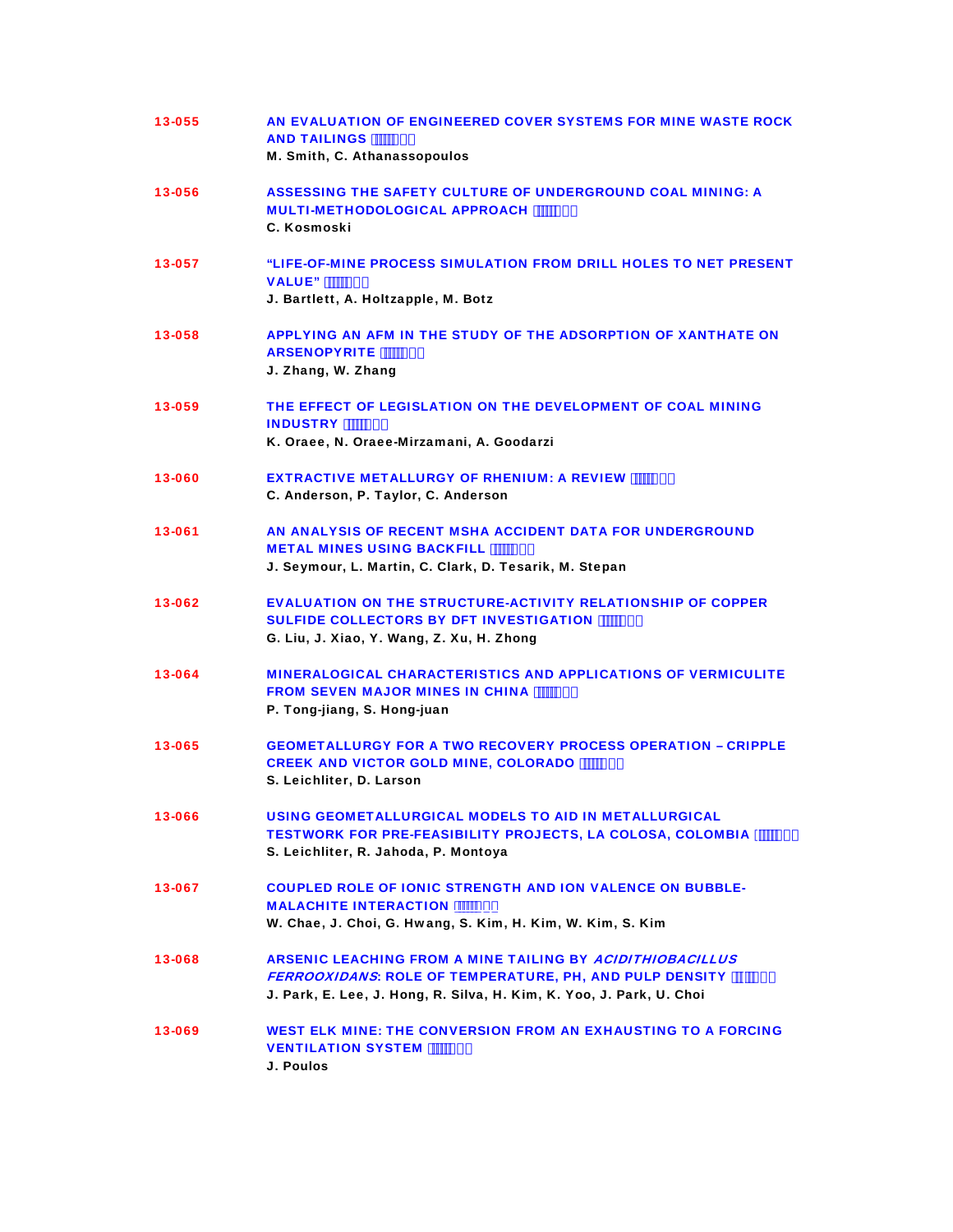| 13-070 | <b>INCORPORATING CYCLE TIME DEPENDENCY IN TRUCK-SHOVEL</b><br><b>MODELING</b> """ +*<br>A. Anani, K. Awuah-Offei                                                                           |
|--------|--------------------------------------------------------------------------------------------------------------------------------------------------------------------------------------------|
| 13-071 | <b>IMPACT OF SURFACE COAL MINING ON SOIL HYDRAULIC PROPERTIES """, %</b><br>X. Liu, J. Wu, P. Conrad, W. Elliot, S. Dun, H. Rhee, R. McNearny, P. Clark                                    |
| 13-072 | <b>UPDATE ON DEPLOYMENT OF GAMMA RADIATION CONTROLS FOR SURFACE</b><br><b>COAL</b> """", +<br>L. Frederick, P. Mongeon, D. Bogunovic                                                       |
| 13-073 | <b>ANALYSIS OF RECIRCULATION IN BOOSTER FAN SYSTEMS USING CFD """ -'</b><br>J. Wempen, M. Nelson                                                                                           |
| 13-074 | <b>EVOLUTION OF CONTROLLED BLASTING PRACTICES DRAGON PRODUCTS</b><br><b>COMPANY, LLC QUARRY OPERATIONS, THOMASTON, ME """ -,</b><br>K. Boakye, D. Scarpato, M. Martunas                    |
| 13-075 | <b>REDUCING EMISSIONS THROUGH THE USE OF A FUEL BORNE COMBUSTION</b><br><b>CATALYST """(\$'</b><br>R. Curtis, L. Irving, G. Prok                                                           |
| 13-076 | <b>COUPLED ROLE OF SULPHIDIZERS AND XANTHATES ON THE</b><br><b>ELECTROKINETIC PROPERTY AND FLOTATION BEHAVIOR OF MALACHITE """(\$+</b><br>K. Park, J. Choi, H. Kim, Y. Han, W. Kim, S. Kim |
| 13-077 | CFD ANALYSIS OF TWO-PHASE FLOW IN WEMCO-300 M <sup>3</sup> SUPERCELL """(%<br>H. Fayed, S. Ragab                                                                                           |
| 13-078 | <b>BIOFLOTATION OF MALACHITE USING RHODOCOCCUS OPACUS: ROLE OF</b><br><b>BACTERIAL GROWTH PHASE """(%)</b><br>G. Kim, S. Sim, W. Chae, H. Kim                                              |
| 13-079 | <b>CHARACTERIZATION AND PREDICTION OF FROTH PUMP PERFORMANCE IT'S WE</b><br>J. Furlan, R. Visintainer                                                                                      |
| 13-080 | AN INTEGRATION OF LONG-TERM MINE PLANNING, TAILINGS AND<br><b>RECLAMATION PLANS """(&amp;)</b><br>M. Badiozamani, H. Askari-Nasab                                                          |
| 13-081 | THE MINE CENTRAL CONTROL ROOM: FROM CONCEPT TO REALITY """(' '<br>K. Short, F. Mielli                                                                                                      |
| 13-082 | HOW TO OPTIMIZE THE WATER USAGE AT THE WHOLE OPERATION IN 4 KEY<br>STEPS """(' *<br>G. Tiravanti, C. Morillo                                                                               |
| 13-083 | <b>CHALLENGES IN CFD MODELING OF AIR FLOW IN OPEN-PIT MINES """( \$</b><br>K. Raj, W. Collingwood, S. Bandopadhyay                                                                         |
| 13-084 | <b>VENTILATION ON DEMAND - STUDY FOR ROOM AND PILLAR MINING IN FLAT</b><br><b>SEAMS """((+</b><br>S. Noll, H. Mischo                                                                       |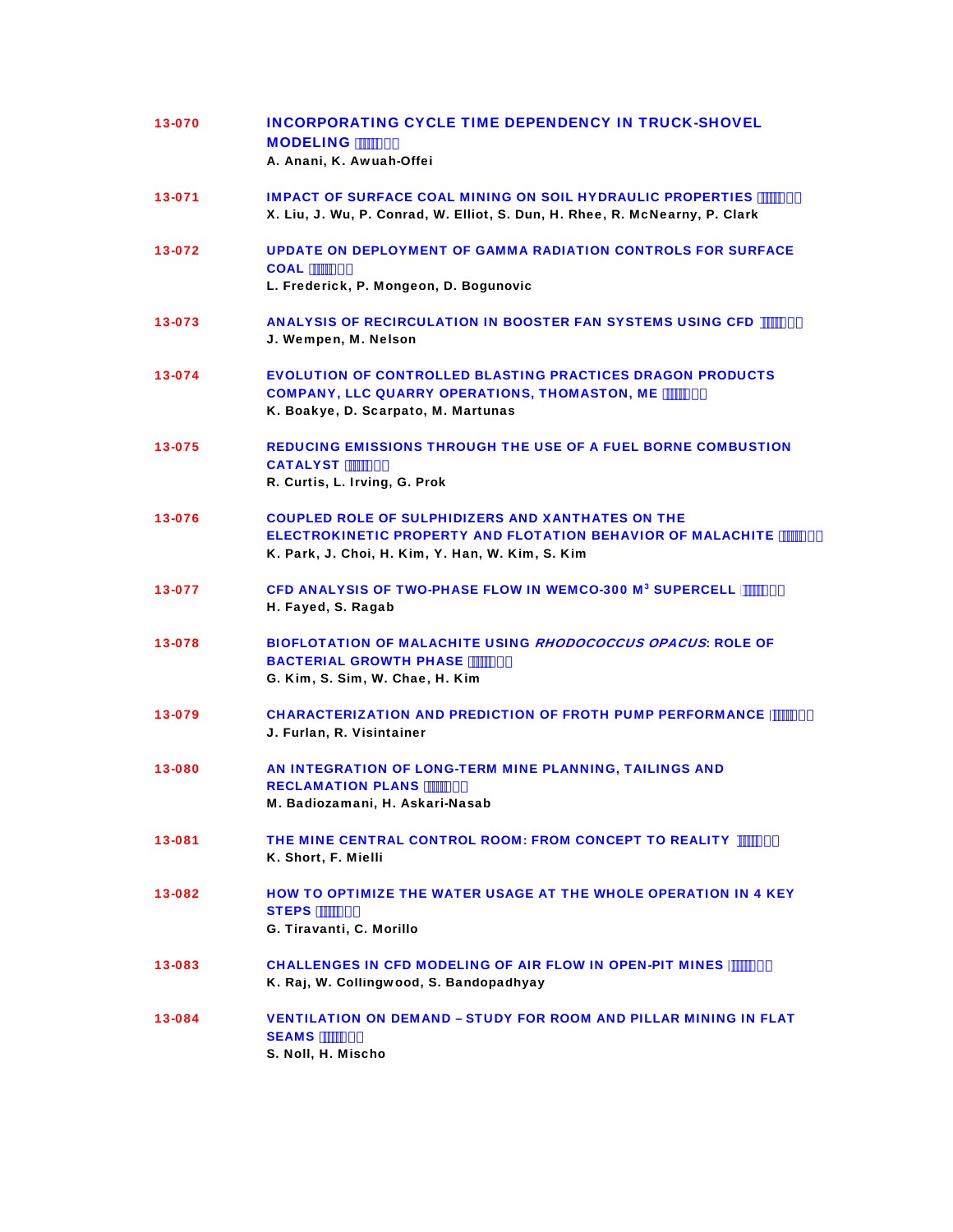| 13-085 | THE ASSESSMENT OF THE EFFECT OF SILICON CARBIDE PARTICLE SIZE<br>AND THE TYPE OF GATING SYSTEM ON COMPOSITE MICROSTRUCTURE<br><b>PRODUCED BY LOST FOAM CASTING METHOD """() %</b><br>M. Basiri, E. Asadi |
|--------|----------------------------------------------------------------------------------------------------------------------------------------------------------------------------------------------------------|
| 13-086 | <b>COLORADO SCHOOL OF MINES MINE RESCUE SIMULATOR """())</b><br>C. Geier, E. Keogh, J. Torma-Krajewski                                                                                                   |
| 13-087 | <b>METALS AND MINERALS MINING - PAST AND FUTURE TRENDS """() -</b><br>R. Mier, S. Ravishankar, N. Trivedi                                                                                                |
| 13-088 | <b>DETERMINATION OF VOLUMETRIC CHANGES FROM LASER SCANNING AT AN</b><br><b>UNDERGROUND LIMESTONE MINE """(*)</b><br>B. Slaker, E. Westman, B. Fahrman                                                    |
| 13-089 | <b>TAKE TIME FOR PIT PHASE DESIGN """(*,</b><br>A. Eccles                                                                                                                                                |
| 13-090 | <b>ENVIRONMENTAL IMPACT OF DIGGING AND LOADING EQUIPMENT IN</b><br><b>SURFACE COAL MINING """(+&amp;</b><br>A. Lashagri, V. Kecojevic                                                                    |
| 13-091 | <b>FUNGAL LEACHING OF METALS FROM ELECTRONIC SCRAP """(++</b><br>S. Ilyas, J. Lee                                                                                                                        |
| 13-092 | <b>TRENDS IN CONTROL AND POWER TECHNOLOGIES AND ITS IMPACT FOR</b><br><b>MINERAL RECOVERY RATES """(, &amp;</b><br>R. Marrill                                                                            |
| 13-093 | APPLICATIONS OF PASSIVE SEISMIC IMAGING IN UNDERGROUND MINING """(, +<br>X. Ma, E. Westman, D. Thibodeau                                                                                                 |
| 13-094 | SIMULATING CONCENTRATORS FROM FEED TO FINAL PRODUCTS USING A<br><b>MULTI-COMPONENT METHODOLOGY """'(-\$</b><br>C. Evans, M. Andrusiewicz, E. Wightman, M. Brennan, R. Morrison, E. Manlapig              |
| 13-095 | <b>ANTISCALANTS FOR GOLD PROCESSING APPLICATIONS """(-)</b><br>W. Dickinson                                                                                                                              |
| 13-096 | <b>NEW METHODOLOGY ENABLES IMPROVED EVALUATION OF FLOTATION</b><br><b>COLLECTORS """) \$\$</b><br>B. Cousins, J. Phillips, D. Salpeter                                                                   |
| 13-097 | USING CHEMICAL GROUT TO CONTROL GROUNDWATER INFILTRATION """) \$(<br>J. Gentry                                                                                                                           |
| 13-098 | THE ECONOMIC RECOVERY OF ZINC FROM MINING INFLUENCED WATER<br><b>FOR FERTILIZER APPLICATIONS """) \$+</b><br>K. Whysner, L. Figueroa                                                                     |
| 13-099 | <b>AQUATIC LIFE CRITERIA ARE PROTECTIVE AGAINST COPPER-CAUSED</b><br><b>IMPAIRMENT OF OLFACTION IN SALMONID FISHES """) %</b><br>J. Meyer, D. DeForest, R. Gensemer, J. Gorsuch, W. Adams                |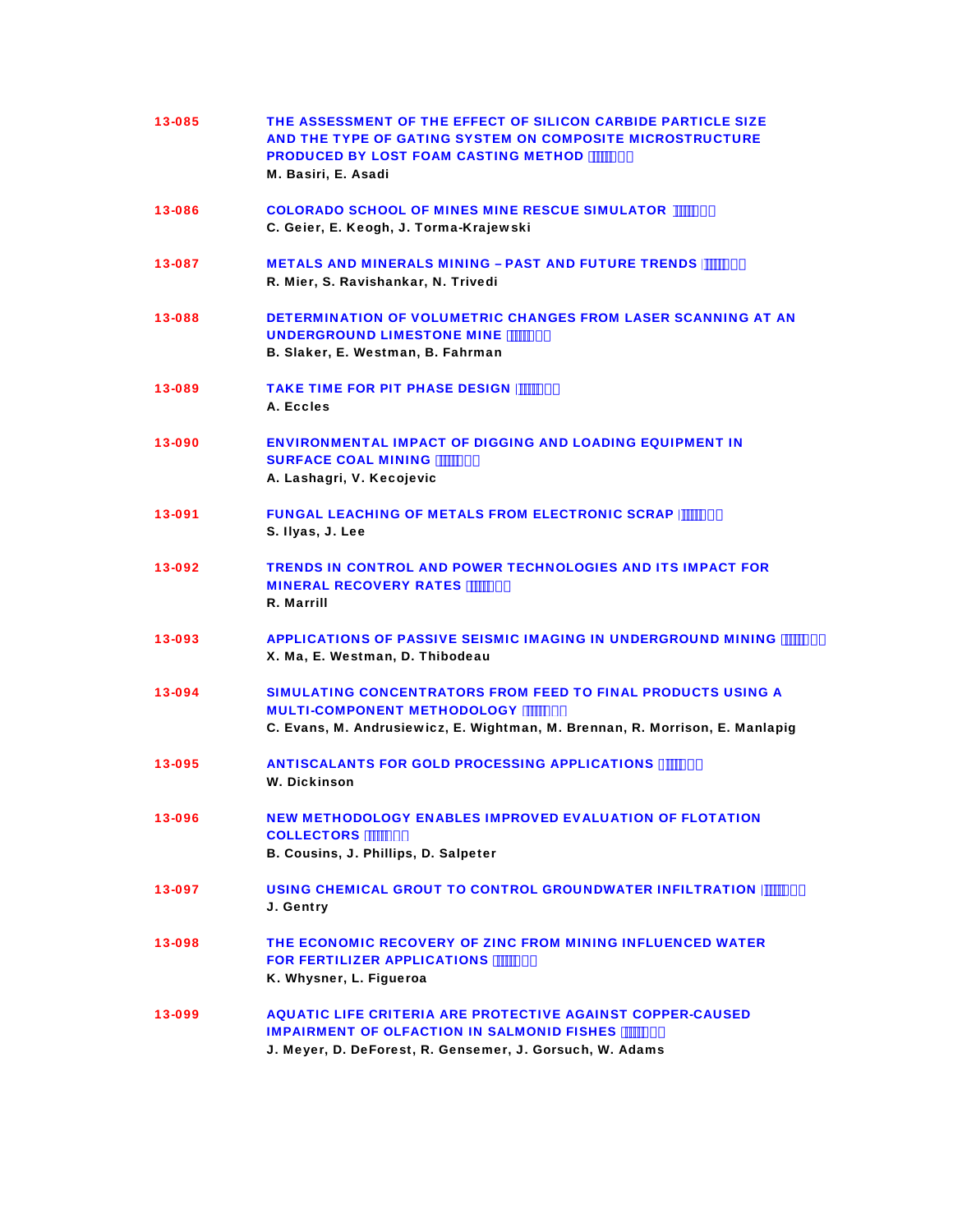| 13-100 | A CLOSER LOOK AT THE GEOTECHNICAL PROPERTIES OF ST. PETER<br><b>SANDSTONE """) %</b><br>A. Bagherieh, Z. Ding, M. Ge                                                       |
|--------|----------------------------------------------------------------------------------------------------------------------------------------------------------------------------|
| 13-101 | ADVANCES IN THE USE OF PASSIVE WETLAND SYSTEMS FOR SELENIUM<br><b>TREATMENT OF MINE-IMPACTED WATER """) &amp;%</b><br>J. Bays, J. Tudini, B. Thomas, D. Evans, T. Harrison |
| 13-102 | UNDERSTANDING URANIUM ROLL-FRONT FORMATION AIDS IN PREDICTING<br><b>MINE CLOSURE CHALLENGES """) &amp;)</b><br>D. Carpenter                                                |
| 13-103 | CART™: A FUNDAMENTAL TOOL FOR PROCESS CIRCUIT DESIGN """) &,<br>A. Noble, G. Luttrell                                                                                      |
| 13-104 | TELLURIUM RESOURCES IN NEW MEXICO """) ' (<br>V. McLemore                                                                                                                  |
| 13-105 | A DISCUSSION ON TBM CUTTER CHANGE TIME AND CUTTER LIFE """) ( &<br>E. Farrokh, J. Rostami, O. Askilsrud                                                                    |
| 13-106 | THE EFFECT OF OVERALL PIT SLOPE AND PIT GEOMETRY ON THE<br><b>DISPERSION OF POLLUTANTS IN A HYPOTHETICAL ARCTIC OPEN-PIT MINE """) (*</b><br>A. Choudhury, S. Bandopadhyay |
| 13-107 | <b>ION EXCHANGE AS A PRIMARY PRODUCTION TECHNIQUE IN</b><br>HYDROMETALLURGY """) ) (<br>D. Shaww, S. Arnold, J. Illescas                                                   |
| 13-108 | <b>CONVECTION MECHANISMS FOR GEOTHERMAL HEAT EXCHANGERS IN A</b><br>VERTICAL MINE SHAFT """) ) -<br>R. Thornton, N. Wahl, D. Blackketter                                   |
| 13-109 | 3D FEED BELT IMAGE ANALYSIS """) *'<br>C. Bennett, J. Gebhardt, D. McBride, M. Cross                                                                                       |
| 13-110 | POWER AND POLITICS IN ORGANIZATIONS """) *+<br>T. Camm                                                                                                                     |
| 13-111 | USE OF HIGH EFFICIENCY ELECTRICAL SUBMERSIBLE PUMPS FOR LARGE<br><b>SCALE MINE DEWATERING """) * -</b><br>K. Lang, B. Buhl                                                 |
| 13-112 | <b>WAYS TO DEAL WITH MINE/PLANT EFFLUENT RESIDUES: A ROADMAP</b><br><b>PROCESS """) +)</b><br>K. Tabra, O. Gaete                                                           |
| 13-113 | WHAT WILL HALT THE WORLDWIDE DECLINE IN MINE EQUIPMENT<br><b>PERFORMANCE? """), \$</b><br>R. Adsero, G. Lumley                                                             |
| 13-114 | <b>THREE-DIMENSIONAL CFD MODELING OF PURGING FROM REFUGE</b><br><b>CHAMBER """)</b> , +<br>L. Wang, M. Thiruvengadam, J. Tien, D. Zheng                                    |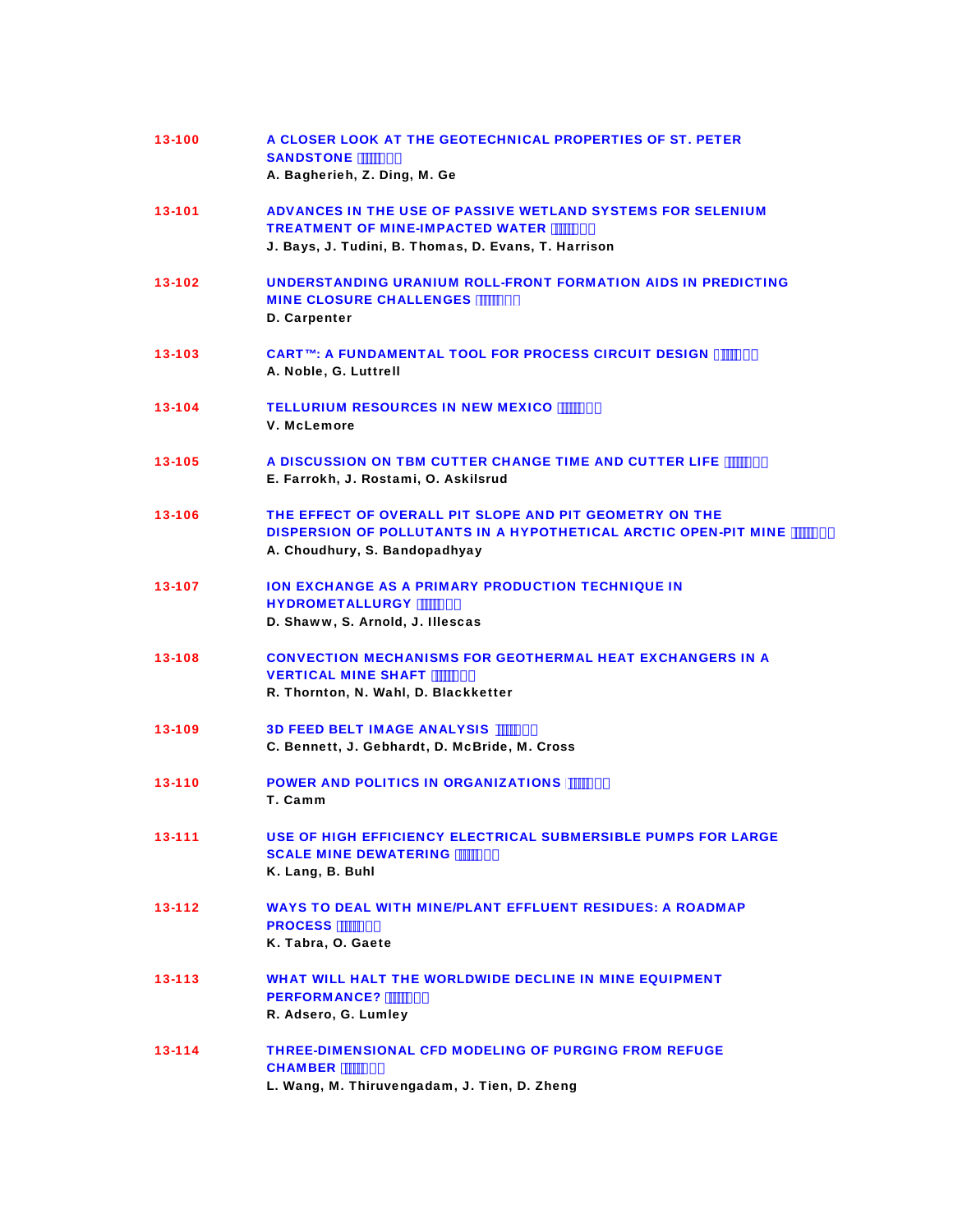| 13-115     | AN INVESTIGATION ON THE SURFACE CHEMISTRY OF SOME RARE EARTH<br>MINERALS DURING FLOTATION BY TOF-SIMS (I-BENCH SCALE TESTS) """) - &<br>S. Chelgani, B. Hart, L. Xia                                                     |
|------------|--------------------------------------------------------------------------------------------------------------------------------------------------------------------------------------------------------------------------|
| 13-116     | <b>3D CFD SIMULATION OF AIRFLOW RE-DISTRIBUTION AND ASSOCIATED</b><br>PRESSURE DROPS INSIDE THE OVERCAST IN UNDERGROUND COAL MINES """) - +<br>J. Tien, M. Thiruvengadam                                                 |
| 13-117     | ASBESTOS MINING IN RUSSIA: APPROACHES TO PUBLIC HEALTH RISK<br><b>ASSESSMENT """* \$%</b><br>A. Korchevskiy, E. Rasmuson, J. Rasmuson, R. Strode                                                                         |
| 13-118     | <b>VENTILATION RISK MANAGEMENT IN UNDERGROUND COAL MINES:</b><br>ATMOSPHERIC MONITORING IN THE UNITED STATES """* \$*<br>K. Griffin, R. Liebe, K. Luxbacher, B. Ezell, R. Dillon-Merrill                                 |
| 13-119     | <b>INCREASING COARSE PARTICLE RECOVERY USING THE FLSMIDTH</b><br><b>SELECTIVE FROTH RECOVERY SYSTEM """* %</b><br>K. Caldwell, T. Olson                                                                                  |
| 13-120     | <b>MODELING AND SIMULATION OF MINERAL PROCESSING CIRCUITS USING</b><br>JKSIMMET AND JKSIMFLOAT """* %<br>S. Schwarz, J. Richardson                                                                                       |
| 13-121     | <b>CEMENTED TAILINGS BACKFILL - IT'S BETTER, NOW PROVE IT! """ &amp; &amp;</b><br>P. Moran, L. Christoffersen, J. Gillow, M. Hay                                                                                         |
| 13-122     | CRUD PROCESSING IMPROVEMENTS USING ACORGA® CB™ 1000 CRUD<br><b>BUSTING REAGENT """* &amp;*</b><br>T. McCallum, M. Soderstrom, T. Bednarski                                                                               |
| 13-123     | <b>MINE PRODUCTION SCHEDULING OPTIMIZATION AT NEWMONT'S TWIN</b><br><b>CREEKS MINE """*' \$</b><br>K. Kawahata, P. Schumacher, R. Hufford                                                                                |
| $13 - 125$ | <b>APPLICATION OF CLOSE RANGE PHOTOGRAMMETRY TO MONITOR</b><br><b>DISPLACEMENTS IN MINES """*" (</b><br>S. Rezaei, A. Rahnama                                                                                            |
| 13-126     | <b>WROC - AN IMPROVED WASTE ROCK OXIDATION CODE """*"</b><br>S. Sunkavalli, J. Kidder, K. Heatwole, D. Shier, A. Davis                                                                                                   |
| $13 - 127$ | <b>EMPIRE PEBBLE CRUSHING CIRCUIT, GOING BACK TO BASICS, IS THE</b><br><b>CRUSHER CRUSHING? """* ( &amp;</b><br>H. Walqui, B. Routhier, T. Andrews, B. Koski, C. Mahoski, M. Olgren, A. Popko,<br>M. Johnson, W. Kosonen |
| 13-128     | USING DYNAMIC ANISOTROPY TO IMPROVE RESOURCE ESTIMATION """* (*<br>K. Zabrusky                                                                                                                                           |
| $13 - 129$ | <b>ENGINEERING THE HEALTH, SAFETY AND COMFORT OF DUMP TRUCK</b><br>OPERATORS """* (-<br>N. Aouad, S. Frimpong                                                                                                            |
| 13-130     | MINE PROJECTS 101: CHALLENGES OF TODAY """") '<br>M. Javier                                                                                                                                                              |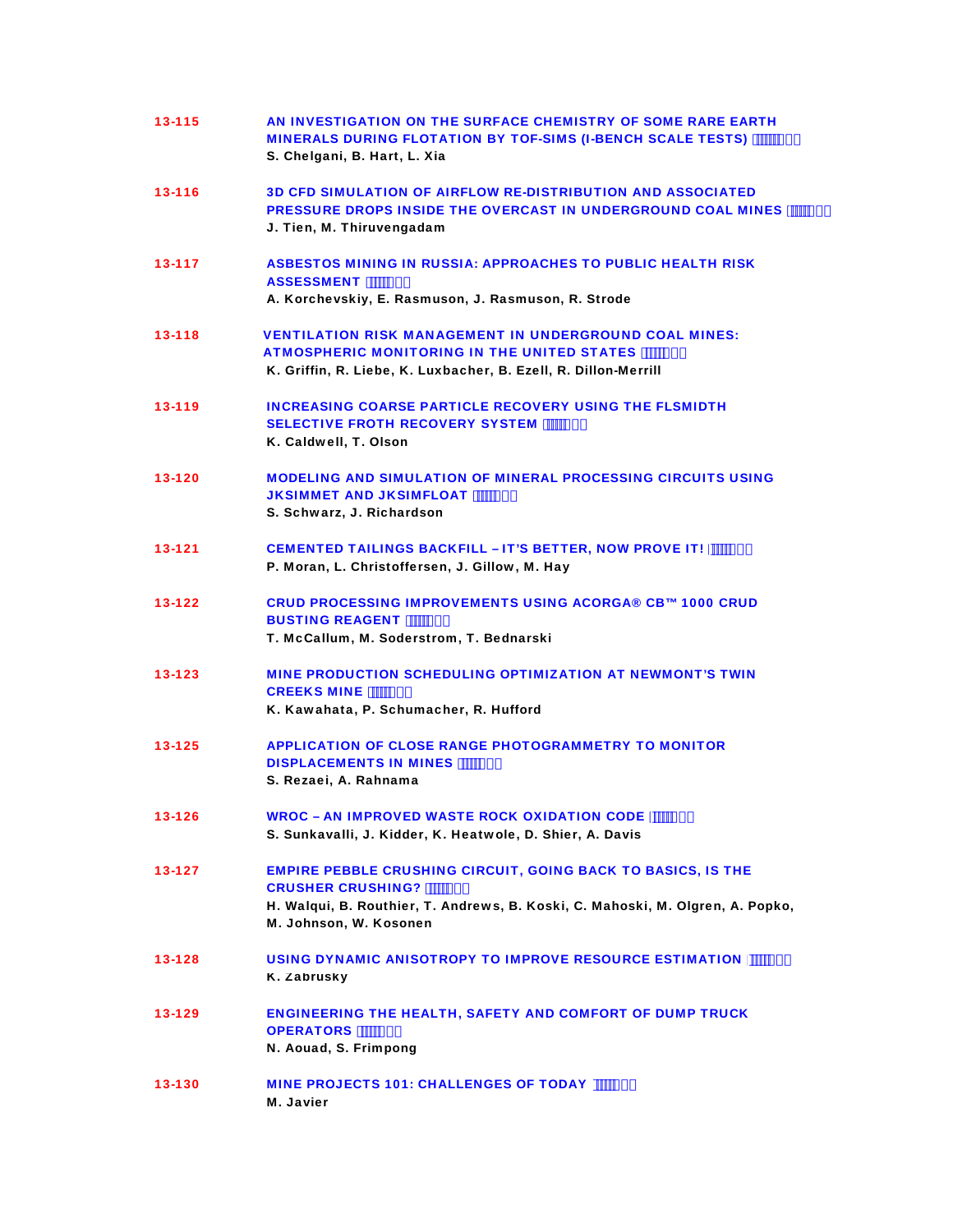| 13-131     | <b>COMPREHENSIVE PRESSURE QUANTITY SURVEY FOR INVESTIGATING THE</b><br><b>EFFECTS OF BOOSTER FANS IN A TRONA MINE """* * \$</b><br>A. Habibi, R. Kramer, S. Gillies                           |
|------------|-----------------------------------------------------------------------------------------------------------------------------------------------------------------------------------------------|
| 13-132     | <b>OPTIMAL STRATEGIES FOR LEACH PAD INJECTION OPERATIONS """* * +</b><br>J. Winterton, D. Rucker                                                                                              |
| 13-133     | ROADHEADER PERFORMANCE ON THE CALDECOTT 4TH BORE TUNNEL """* +&<br>D. Kwietnewski, S. Harvey                                                                                                  |
| 13-134     | <b>AUTOMATIC CREATION OF ORE-SELECTION AND BLAST POLYGONS USING</b><br><b>CLUSTERING ALGORITHMS """*+)</b><br>M. Tabesh, H. Askari-Naseab                                                     |
| 13-135     | <b>NANOBUBBLE COLUMN FLOTATION FOR MORE EFFICIENT COAL RECOVERY """", %</b><br>A. Sobhy, R. Honaker, D. Tao                                                                                   |
| 13-136     | ARE ESTIMATORS GETTING IT RIGHT? COMPARING ACTUAL AND<br><b>ESTIMATED COSTS """*</b><br>J. Leinert                                                                                            |
| 13-137     | <b>PRESSURE AND FLOW INVESTIGATION OF AN AXIAL BOOSTER FAN WITH</b><br><b>VARIABLE BLADE SETTINGS - EXPERIMENTAL AND CFD APPROACH """* - &amp;</b><br>A. Habibi, M. Thiruvengadam, S. Gillies |
| 13-138     | <b>THALLIUM REMOVAL THROUGH MODIFICATION OF METAL HYDROXIDE</b><br><b>PRECIPITATION SCHEMES """* - -</b><br>K. Vatterrodt, L. Figueroa, T. Wildeman, C. Bucknam                               |
| 13-139     | <b>NEW GENERATION OF GEARLESS MILL DRIVE WHEN HIGH EFFICIENCY</b><br><b>MEETS HIGH AVAILABILITY """+\$&amp;</b><br>A. Fuerst, R. Errath, L. Arana                                             |
| 13-140     | <b>AUTOMATED QUANTITATIVE MICRO-MINERALOGICAL CHARACTERIZATION</b><br><b>FOR ENVIRONMENTAL APPLICATIONS """+\$*</b><br>K. Smith, K. Hoal, K. Walton-Day, J. Stammer, K. Pietersen             |
| 13-141     | <b>SATELLITE REMOTE SENSING-BASED ESTIMATES OF BIOMASS PRODUCTION</b><br><b>ON RECLAIMED COAL MINES """+%%</b><br>S. Raval, E. Sarver, C. Zipper, P. Donovan, D. Evans, H. Chu                |
| 13-142     | <b>GEOPOLYMER-BASED CONCRETE TO REDUCE CARBON FOOT-PRINT OF</b><br><b>CONSTRUCTION INDUSTRY """+%+</b><br>H. Akbari, T. Heller, S. Shin, X. Yang, P. Kolay, S. Kumar, M. Mohanty              |
| $13 - 143$ | <b>MULTIPLE CRITERIA APPROACH TO MODEL CALIBRATION IN DEM</b><br>SIMULATION OF COMPACTION PROCESSES """+&&<br>A. Sand, J. Rosenkranz                                                          |
| 13-144     | AN OVERVIEW OF IMAGING TECHNOLOGIES AT NEWMONT MINE SITES """+&*<br>A. Adu-Acheampong, T. Byers, M. Dodd, F. Basson, M. Bartlett, J. Duran                                                    |
| 13-145     | <b>VALIDATION OF TUMBLING MILL CHARGE INDUCED TORQUE AS PREDICTED</b><br><b>BY SIMULATIONS """+&amp;,</b><br>P. Jonsén, J. Steiner, B. Pålsson, H. Häggblad                                   |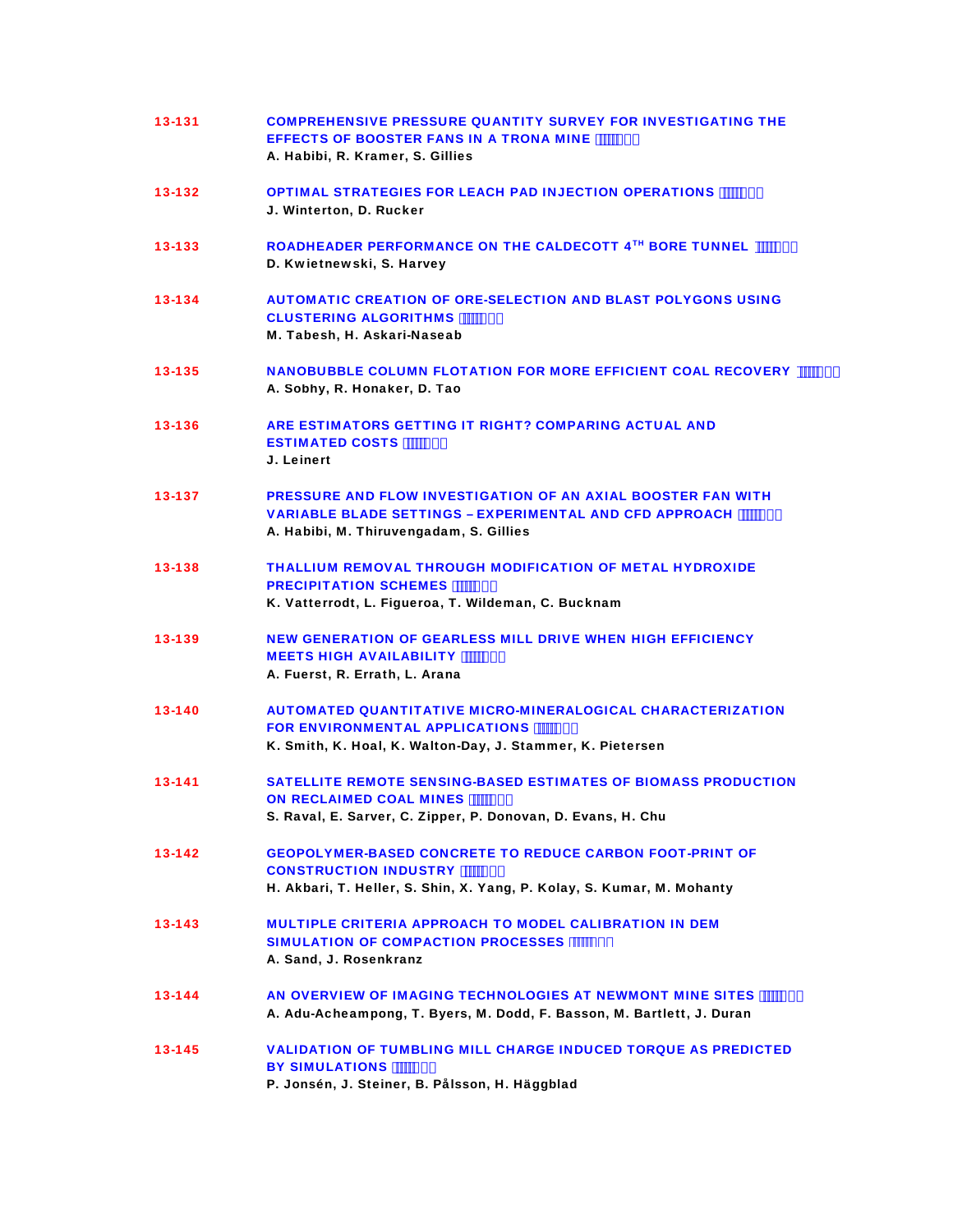| 13-146 | <b>CLIMATE CHANGE FOR MINE PLANNERS: SOME FUNDAMENTALS """+' (</b><br>R. Williams                                                                                                                                  |
|--------|--------------------------------------------------------------------------------------------------------------------------------------------------------------------------------------------------------------------|
| 13-147 | <b>WATER CHEMISTRY EFFECTS ON ZETA POTENTIAL OF CONCENTRATED</b><br><b>HEMATITE ORE """+(\$</b>                                                                                                                    |
|        | H. Haselhuhn, S. Ennis, T. Eisele, S. Kawatra                                                                                                                                                                      |
| 13-148 | <b>NUMERICAL ANALYSES OF STABILITY OF THREE-WAY AND FOUR-WAY COAL</b><br><b>MINE INTERSECTIONS IN ILLINOIS """+(()</b><br>B. Abbasi, Y. Chugh                                                                      |
| 13-149 | <b>STRESS DISTRIBUTION AROUND TYPICAL FIELD INTERSECTION</b><br><b>GEOMETRIES IN COAL MINES """+) %</b><br>S. Bastola, C. Carlton, B. Abbasi, Y. Chugh                                                             |
| 13-150 | ST. PETER SANDSTONE MINERAL RESOURCE EVALUATION, MISSOURI """+) +<br>J. Davis                                                                                                                                      |
| 13-151 | <b>SELECTED FACTORS AFFECTING LONGWALL MINE LAYOUTS IN THE</b><br>PITTSBURGH COALBED OF SOUTHWESTERN PENNSYLVANIA """+*%<br>A. Iannacchione, N. Iannacchione, M. Keener                                            |
| 13-154 | <b>RARE EARTHS NOT RARE ANYMORE """+**</b><br>F. Heivilin                                                                                                                                                          |
| 13-155 | <b>INDUSTRIAL MINERAL SUSTAINABILITY OPPORTUNITY """++\$</b><br>F. Heivilin                                                                                                                                        |
| 13-156 | SIMULATION OF THE INDUSTRIAL SEPARATION OF RARE EARTH ELEMENTS<br><b>BY SOLVENT EXTRACTION """++&amp;</b><br>C. Bazin, V. Ouellet, C. Chapleau, M. Ourriban                                                        |
| 13-157 | <b>MOLYBDENUM FLOTATION PRACTICE - CELL TYPE SELECTION AND DESIGN</b><br><b>CONSIDERATIONS """+. %</b><br>D. Meadows, D. Jensen, F. Traczyk, S. Yu, L. Riffo                                                       |
| 13-158 | <b>EXPERIMENTAL PROTOCOL ENABLING THE USE OF X-RAY PHOTOELECTRON</b><br><b>SPECTROSCOPY IN CONCENTRATORS. CASE STUDY: REGRINDING STAGE """+, -</b><br><b>G. Montes-Atenas</b>                                      |
| 13-159 | <b>MINERALOGIC AND GEOCHEMICAL CHARACTERISTICS OF URANIUM AND</b><br><b>VANADIUM DISTRIBUTION AT A PROPOSED URANIUM IN-SITU RECOVERY</b><br>SITE, SOUTH DAKOTA """+-*<br>S. Dieh, R. Johnson, H. Lowers, W. Benzel |
| 13-160 | <b>CHALLENGES IN COAL MINE SLOPE CONSTRUCTION """, \$\$</b><br>J. Haynes, N. Wedding                                                                                                                               |
| 13-161 | <b>INCREASED CARBON DIOXIDE ABSORPTION RATES IN CARBONATE</b><br><b>SOLUTIONS BY SURFACTANT ADDITION """, \$()</b><br>B. Spigarelli, P. Hagadone II, S. Kawatra                                                    |
| 13-162 | <b>LARGE FLOTATION CELLS IN THE COPPER PROCESSING INDUSTRY -</b><br>RECENT EXPERIENCES AND FUTURE CONSIDERATIONS (PART 1) """"; \$,<br>D. Govender, D. Meadows, F. Traczyk, D. Lelinski                            |